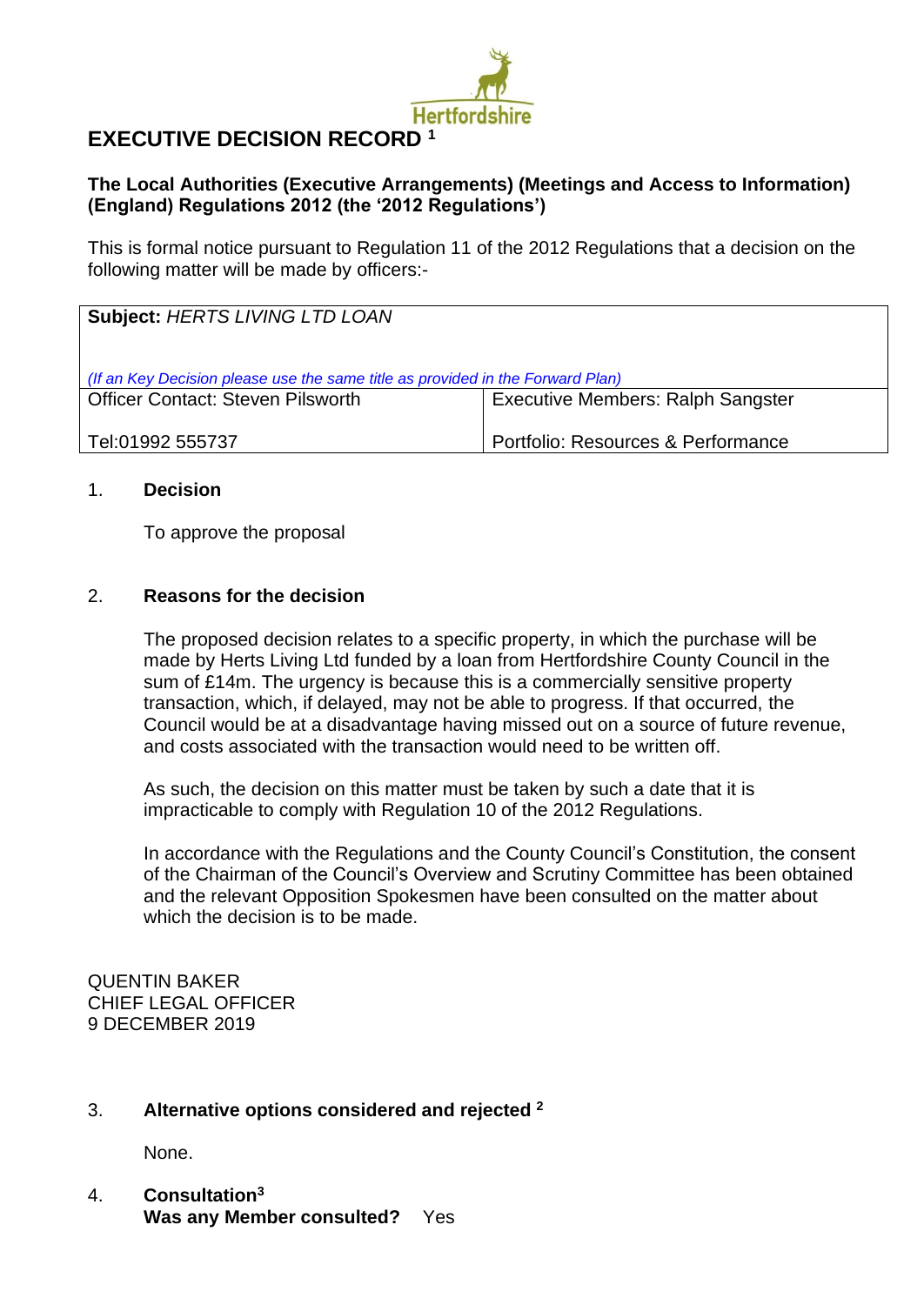**If yes:**

(a) Comments of Chairman of the Overview & Scrutiny Committee:

*? None ?*

(b) Comments of Opposition Spokesman:

*? None ?*

There are no other consultees.

#### 5. **Any conflict of interest declared by a member who has been consulted in relation to the decision**<sup>4</sup>

None.

6. *Following consultation with Members, I am proceeding with the above decision.*

Signed: ……

Title: Assistant Director – Finance Date: …12th March 2020

Copies of record to:

- All consultees
- hard & electronic copy (if required to be made available for public inspection) to Democratic Services Manager - Room 213 County Hall.<sup>5</sup>

<sup>&</sup>lt;sup>3</sup> Before an Officer takes any decision under delegated powers s/he must consider whether to involve Members. The table below sets out when members should be informed or consulted

| <b>Significance of Proposed Action</b> | <b>Controversial</b> | <b>Relevant Member(s) to be Consulted</b>  |
|----------------------------------------|----------------------|--------------------------------------------|
| Technical/Professional/                | N <sub>0</sub>       | No need to inform or consult councillors   |
| Routine                                |                      |                                            |
|                                        |                      |                                            |
| Technical/Professional/                | Yes                  | Consult relevant Lead Executive Member an  |
| Routine                                |                      | where appropriate, Local Councillor        |
| Local                                  | N <sub>0</sub>       | Inform Lead Executive Member and Local     |
|                                        |                      | Member                                     |
| Local                                  | Yes                  | Consult Lead Executive Member and Local    |
|                                        |                      | Councillor                                 |
| General or County-wide                 | N <sub>0</sub>       | Consult relevant Lead Executive Member(s)  |
| General or County-wide                 | Yes                  | Consult relevant Lead Executive Member (s) |
|                                        |                      | and Leader of the Council                  |

<sup>4</sup> record any conflict of interest declared by any Executive Member consulted. If an Executive Member declares a conflict of interest DO NOT PROCEED without seeking advice from the Chief Legal Officer

• Key Decisions

<sup>&</sup>lt;sup>1</sup> for guidance see Chief Legal Officer's note "Taking Decisions" and Annex 3 to the Constitution

<sup>&</sup>lt;sup>2</sup> details of any alternative options considered and rejected by the officer at the time the decision was made

<sup>&</sup>lt;sup>5</sup> The following Officer Decision Records and supporting documents need to be sent to the Democratic Services: